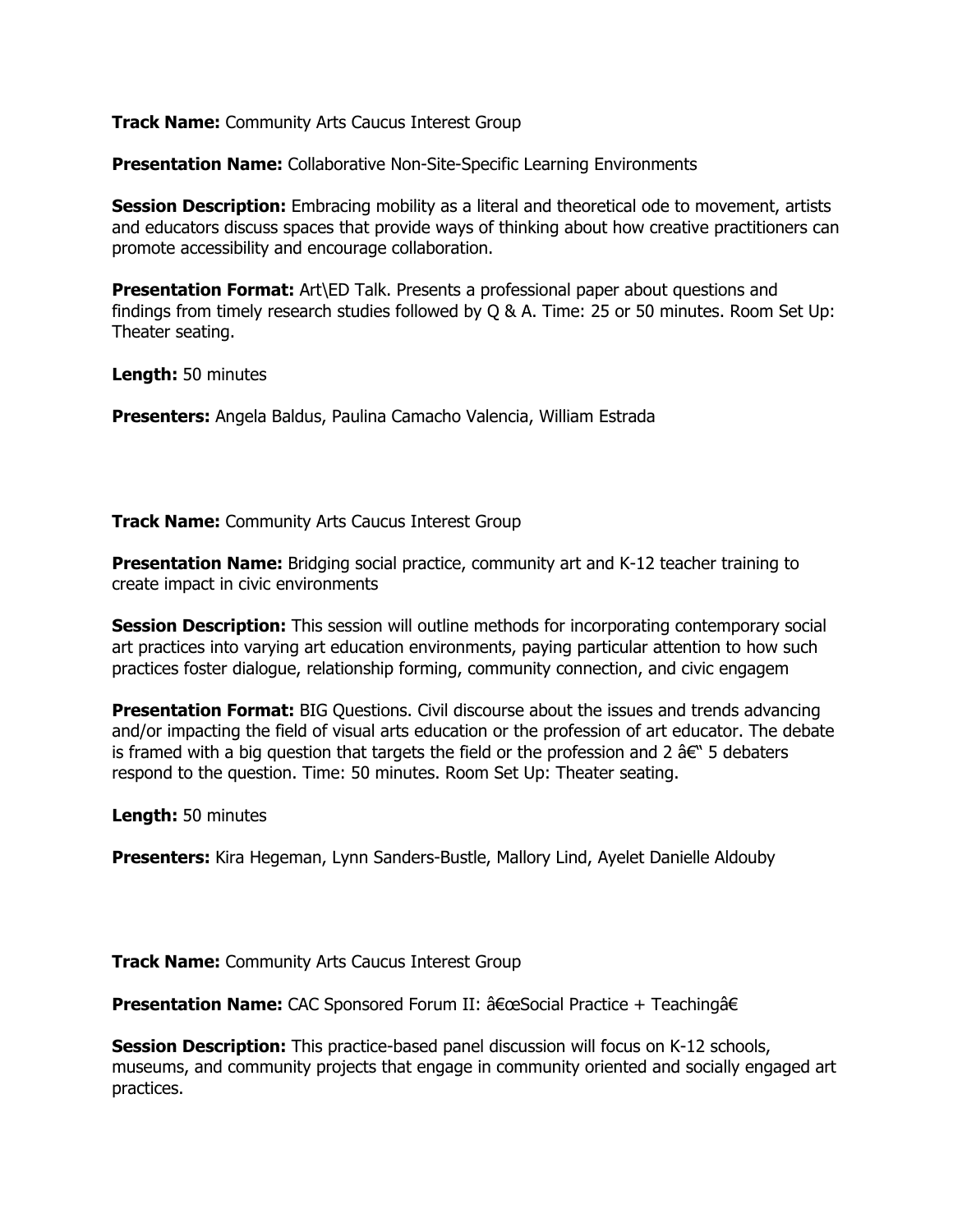**Presentation Format:** DEEP DIVE Research. Explores a core issue, method, or theory in art education research. 2 - 5 panelists present their research, followed by small group discussions and moderated summary. Time: 80 minutes. Room Set up: Theater seating.

**Length:** 50 minutes

**Presenters:** Jennifer Bergmark, Paulina Camacho, Ayelet Danielle Aldouby, Blair E. Smith, Katherine Cheairs

**Track Name:** Community Arts Caucus Interest Group

**Presentation Name:** Community Arts Caucus Annual Town Hall Meeting

**Session Description:** The annual town hall meeting of the Community Arts Caucus welcomes new and existing members, elects/appoints officers, reviews goals, develops more active membership, and discusses community arts issues.

**Presentation Format:** DEEP DIVE Research. Explores a core issue, method, or theory in art education research. 2 - 5 panelists present their research, followed by small group discussions and moderated summary. Time: 80 minutes. Room Set up: Theater seating.

**Length:** 50 minutes

**Presenters:** Eunji Lee, Dianne Sanchez Shumway, Ayelet Danielle Aldouby

**Track Name:** Community Arts Caucus Interest Group

**Presentation Name:** Community Place-Based Practices in Art Education

**Session Description:** A Community-Based model focused on theories of Situated Learning and Place-Based Learning, panelists highlight approaches that maximized students $\hat{\mathbf{a}} \in \mathbb{R}^m$  learning experience concentrated on immersion in the community, creating communities of practice.

**Presentation Format:** DEEP DIVE Research. Explores a core issue, method, or theory in art education research. 2 - 5 panelists present their research, followed by small group discussions and moderated summary. Time: 80 minutes. Room Set up: Theater seating.

**Length:** 50 minutes

**Presenters:** Kathy Miraglia, Kristi Oliver, Bryna Bobick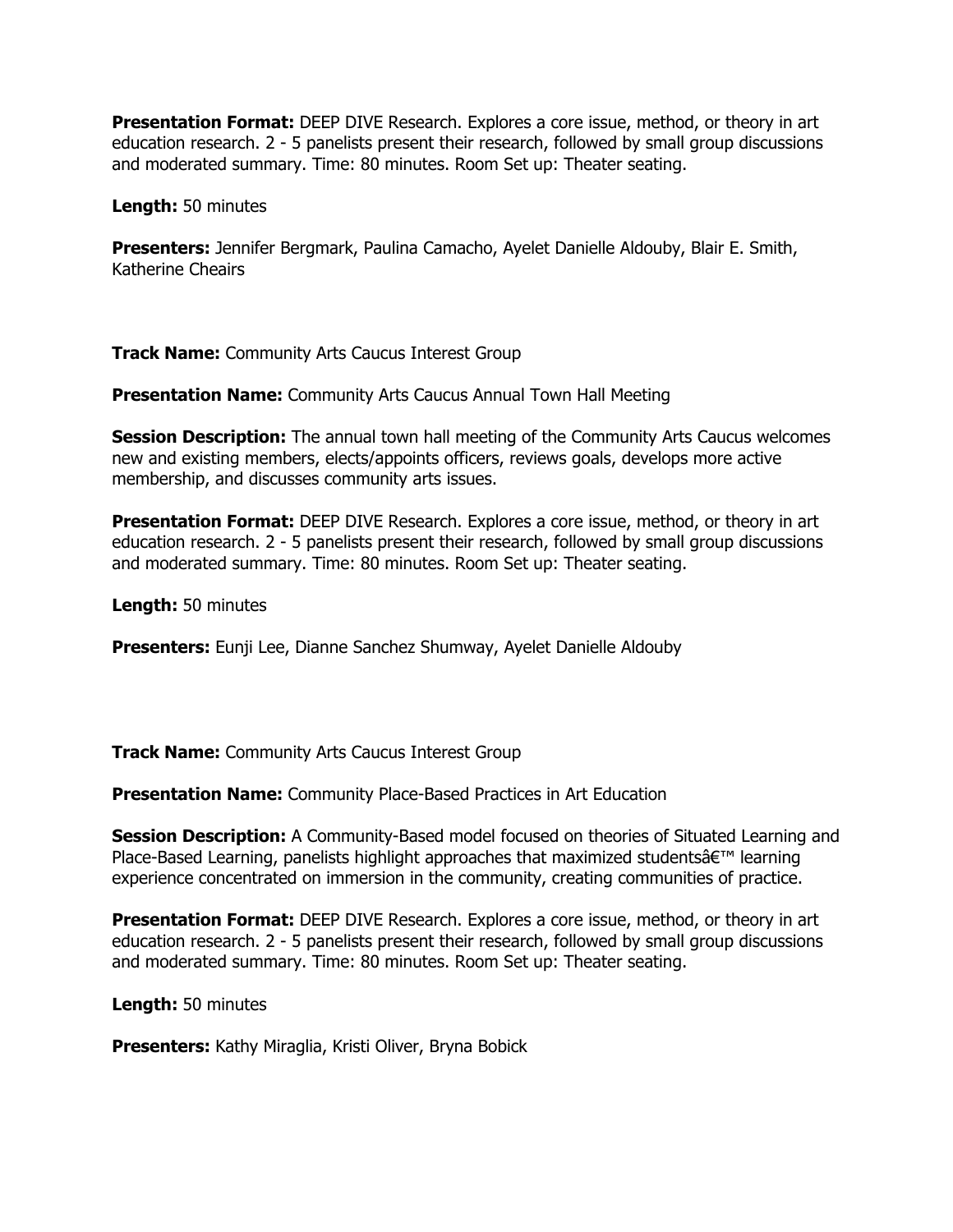**Presentation Name:** CAC Sponsored Forum I â€" Teaching Art as Social Practice

**Session Description:** This first CAC Forum explores how Teaching Art as Social Practice can enhance the learning of art through a nuanced and critical understanding of context and social relations.

**Presentation Format:** DEEP DIVE Research. Explores a core issue, method, or theory in art education research. 2 - 5 panelists present their research, followed by small group discussions and moderated summary. Time: 80 minutes. Room Set up: Theater seating.

**Length:** 50 minutes

**Presenters:** Ross Schlemmer, B. Stephen Carpenter, II, Jorge Lucero, Marit Dewhurst, Ellen **Mueller** 

**Track Name:** Community Arts Caucus Interest Group

**Presentation Name:** The First Days of Your Community Arts Nonprofit

**Session Description:** Creating your own arts nonprofit seems like a daunting venture. We'll share experience, tips, and encouragement on how you can get started.

**Presentation Format:** FLASH Learning. Fast-paced sessions that introduce varying viewpoints and experiences related to a general topic. 2 - 5 speakers present on the same topic using a strict format that includes ten minutes to present each perspective/experience using ten PowerPoint slides. Time: 25 or 50 minutes. Room Set Up: Theater seating.

**Length:** 25 minutes

**Presenters:** Kimberly Wojszynski, Katie Golichnik

**Track Name:** Community Arts Caucus Interest Group

**Presentation Name:** Cabinets of Wonder and a Migratory Border Art Museum: Curating Portable Participatory Art Collections

**Session Description:** Explore how three artists educators create socially engaged portable museums and make objects for a participatory collection.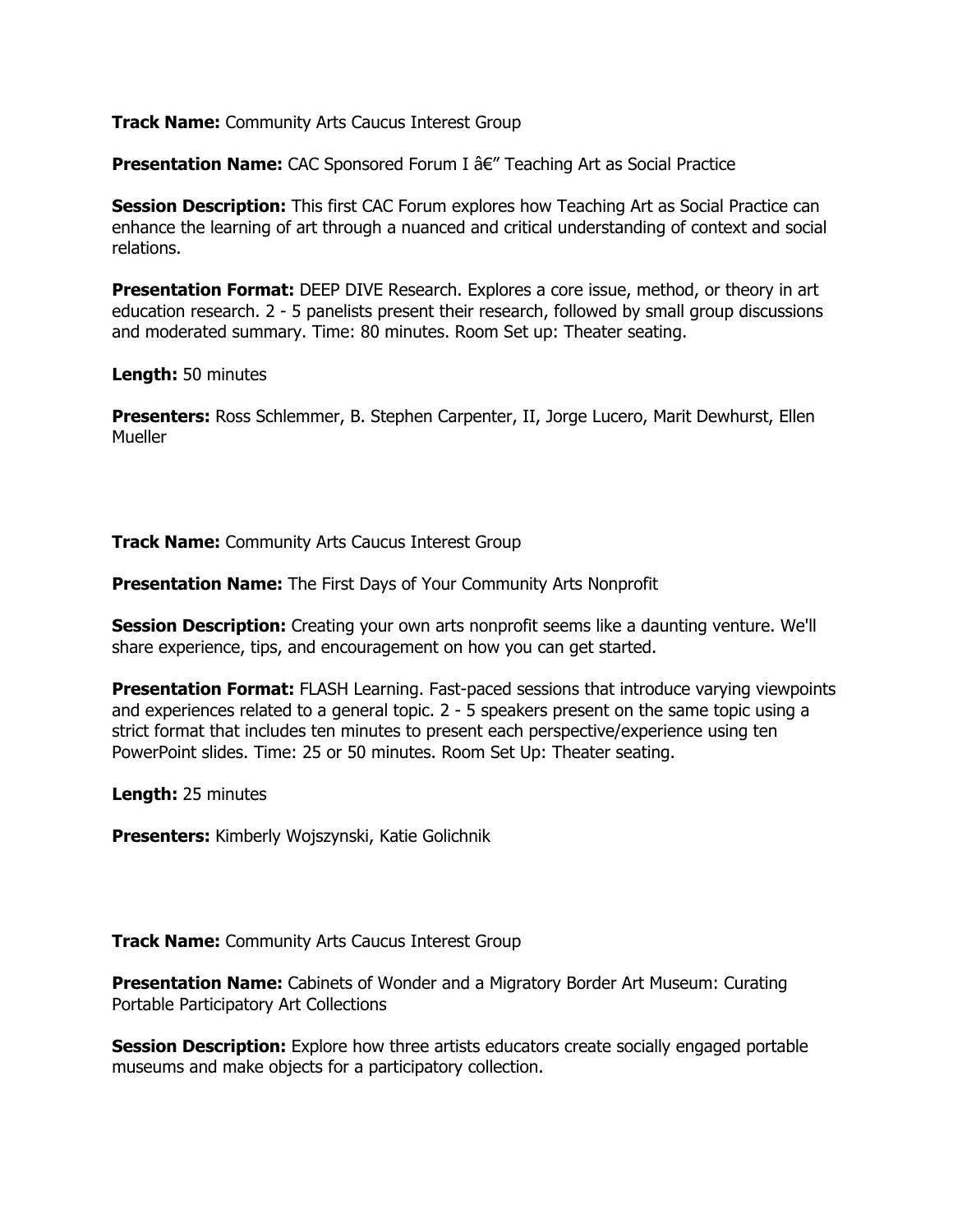**Presentation Format:** INSTRUCTIONAL Practice. Demonstrates student-centered pedagogy, project, or challenge-based instruction supported by research and practice-based evidence. Time: 25 or 50 minutes. Room Set Up: Theater seating.

**Length:** 50 minutes

**Presenters:** Christen Sperry Garcia, Sue Ulig, Lilia Cabrera

**Track Name:** Community Arts Caucus Interest Group

**Presentation Name:** Plastic Ocean Project: How can art help remove tons of plastic waste in the ocean?

**Session Description:** How can we save the ocean environment through art? The Plastic Ocean Project (POP) team will share their activities, research, artworks, and art & science outreach program.

**Presentation Format:** INSTRUCTIONAL Practice. Demonstrates student-centered pedagogy, project, or challenge-based instruction supported by research and practice-based evidence. Time: 25 or 50 minutes. Room Set Up: Theater seating.

**Length:** 50 minutes

**Presenters:** Soon Goo Lee, Bonnie Monteleone, Kyungeun Lim

**Track Name:** Community Arts Caucus Interest Group

**Presentation Name:** Centering joy in multi-organization children's community art projects

**Session Description:** This presentation will provide community arts educators with tools and tips for centering fun and creative exploration when working with multiple organizations to execute childrenâ€<sup>™</sup>s community art projects.

**Presentation Format:** INSTRUCTIONAL Practice. Demonstrates student-centered pedagogy, project, or challenge-based instruction supported by research and practice-based evidence. Time: 25 or 50 minutes. Room Set Up: Theater seating.

**Length:** 25 minutes

**Presenters:** Allison Rowe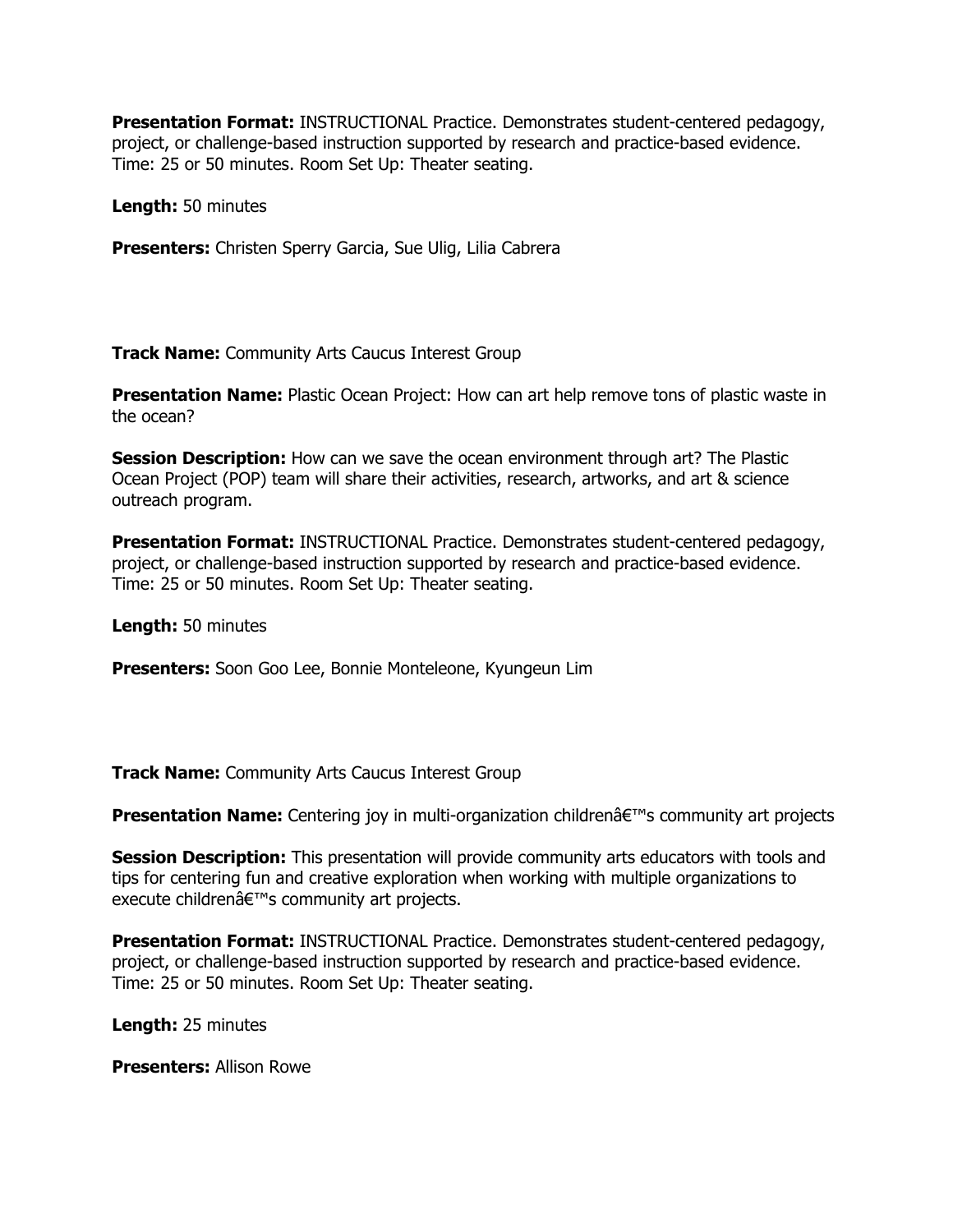**Presentation Name:** Community and Social Practice of Indigenous Artists Index Place

**Session Description:** How can socially engaged art practices of contemporary indigenous artists transform K-12 product-based teaching practices beyond stereotyped representations and recognize the potential of local place and community indexing of living traditions?

**Presentation Format:** INSTRUCTIONAL Practice. Demonstrates student-centered pedagogy, project, or challenge-based instruction supported by research and practice-based evidence. Time: 25 or 50 minutes. Room Set Up: Theater seating.

**Length:** 50 minutes

**Presenters:** Lori Santos, Liz Langdon

**Track Name:** Community Arts Caucus Interest Group

**Presentation Name:** Community Based Art Education: A Crossroads of Art, Intergenerational Learning, and Socially Engaged Projects

**Session Description:** This interactive presentation will introduce K-16 educators to a community-based framework to connect educational institutions with communities and build sustainable partnerships through arts-based intergenerational and transformative learning.

**Presentation Format:** INSTRUCTIONAL Practice. Demonstrates student-centered pedagogy, project, or challenge-based instruction supported by research and practice-based evidence. Time: 25 or 50 minutes. Room Set Up: Theater seating.

**Length:** 50 minutes

**Presenters:** margaret walker, Pamela Lawton, Melissa Green

**Track Name:** Community Arts Caucus Interest Group

**Presentation Name:** Creating Community Collaboration through Arts Relationships

**Session Description:** Learn how to find and build relationships with art partners in your community and promote awareness of program offerings and support. Creating a community think-tank allows connections to be made across public and private arts interests.

**Presentation Format:** SKILLS Toolbox. Show and apply techniques, materials, methods, and media for developing and enhancing skills from the effective use of tools and apps to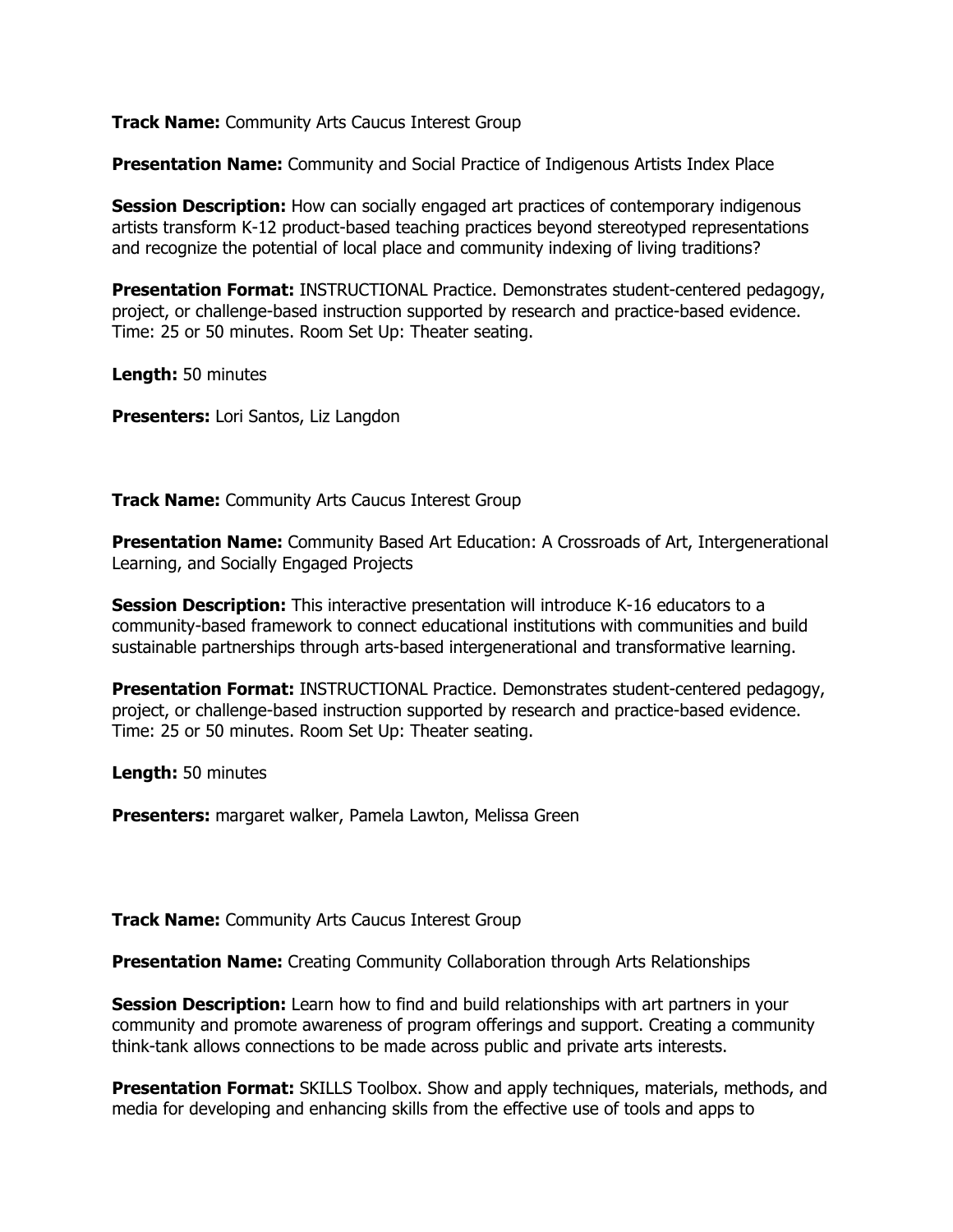professional learning and management tasks. Time: 25 or 50 minutes. Room Set Up: Theater seating.

**Length:** 50 minutes

**Presenters:** Laura LaQuaglia, Lisa Kastello

**Track Name:** Community Arts Caucus Interest Group

**Presentation Name:** Strengthening Community by Making Murals in the Elementary Classroom

**Session Description:** Explore the process of creating collaborative collage murals as a tool for building community in the elementary art classroom, then collaborate to create a collage mural for our NAEA community.

**Presentation Format:** STUDIO Workshop. In-depth exploration of ideas, forms and processes in the creation of studio work. Must include what participants will create. Presenters are reimbursed for cost of materials up to \$300. Maximum participants: 25. Time: Ticketed/110 minutes. Room Set Up: Hollow square with tables.

**Length:** 50 minutes

**Presenters:** Jennifer Hartman

**Track Name:** Community Arts Caucus Interest Group

**Presentation Name:** Bones and Stone and Broken Pots: Beautiful Bricollage

**Session Description:** Redesign broken pottery with natural material of bone, stones and shells. Add in brilliant colored glass and tile. Participants create artwork by combining elements in one-step process.

**Presentation Format:** STUDIO Workshop. In-depth exploration of ideas, forms and processes in the creation of studio work. Must include what participants will create. Presenters are reimbursed for cost of materials up to \$300. Maximum participants: 25. Time: Ticketed/110 minutes. Room Set Up: Hollow square with tables.

**Length:** 50 minutes

**Presenters:** Liz Langdon